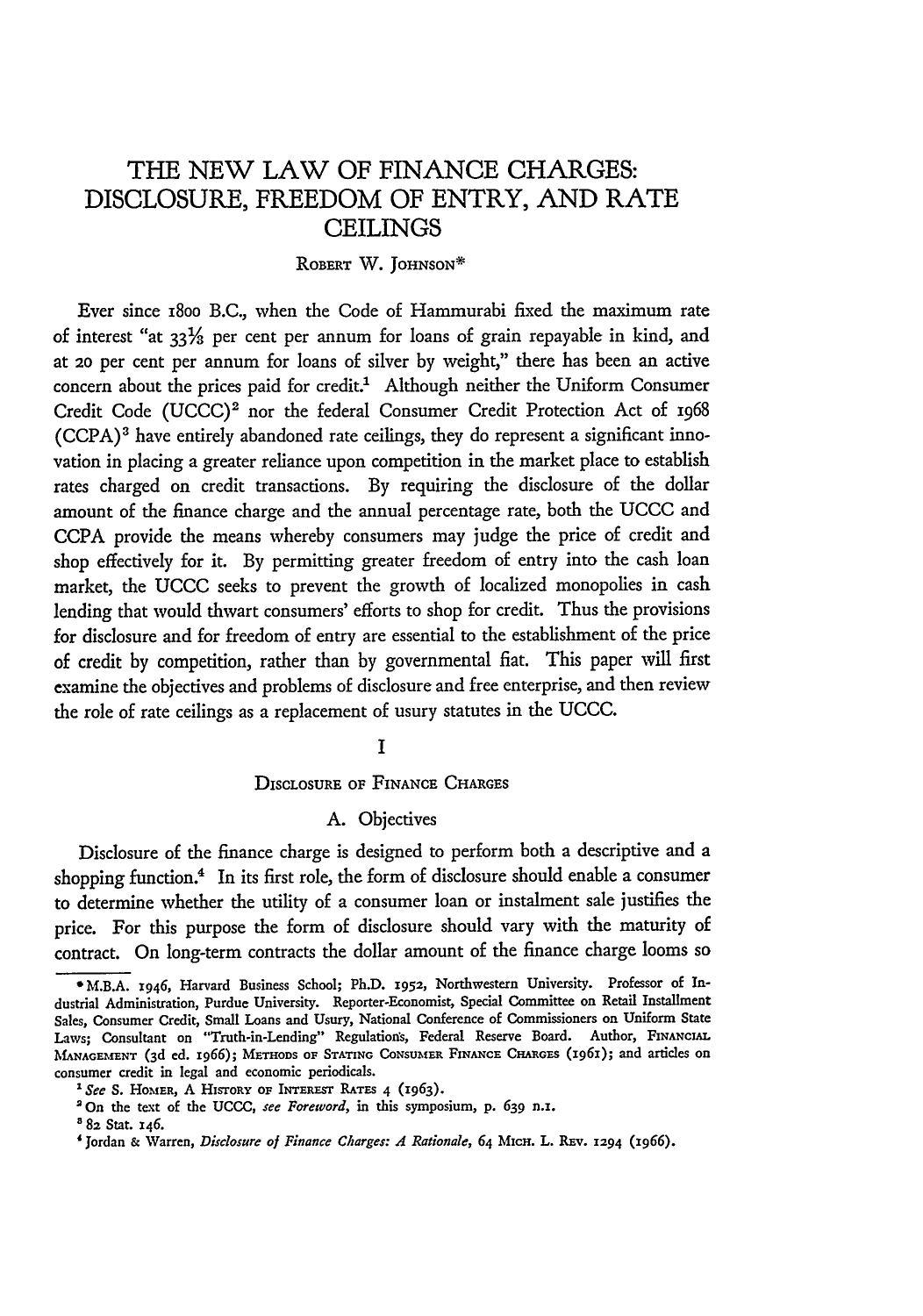large in relation to the amount financed that its citation is misleading. Because it is paid over a number of years, its present value is considerably smaller than its total. For this reason the UCCC permits disclosure of only the annual percentage rate when the credit service charge does not exceed ten per cent in the case of the sale of a dwelling<sup>5</sup> or a loan secured by a first lien on a dwelling.<sup>6</sup> The CCPA extends this exemption to all such instalment sales and loans, regardless of the level of the annual percentage rate.<sup>7</sup>

On short-term contracts, which are usually associated with small amounts financed, the annual percentage rate of the finance charge may be misleadingly large. Consider the instalment purchase of a ten-dollar electric iron for one dollar down and a dollar a week for ten weeks. Is the time utility of having the iron today or ten weeks from now best weighed against the finance charge of one dollar or against the annual percentage rate of 102 per cent?<sup>8</sup> The statement of the dollar charge is more meaningful here because the credit is outstanding for such a short period of time. When expressed as an annual percentage, the one-dollar charge looms large because of the high proportion of service costs represented in the finance charge in relation to the price of the item financed.

There are those who argue for disclosure of 102 per cent as a means of "scaring" the consumer away from this transaction. In many respects this approach seems to represent an effort to impose by law the Puritan ethic that decries the use of credit. As a minister once commented to the writer, "Nobody should *want* a refrigerator bad enough to pay eighteen per cent for it!" Nonetheless, those who adopt this approach fail to realize that the retailer will not quote a rate of *io2* per cent, but will either raise the cash price of the merchandise (thereby penalizing the cash buyer) or refuse to offer credit on small transactions (thereby penalizing less affluent credit buyers).

These considerations are the basis for the provisions in the UCCC and CCPA that only the dollar amount of the finance charge needs to be disclosed on transactions where the finance charge does not exceed \$5 on amounts financed not exceeding  $$75$ , or \$7.50 on amounts financed exceeding  $$75$ . On instalment contracts that are neither very long nor very short it seems appropriate for descriptive purposes to provide consumers with disclosure of the finance charge as both an annual percentage rate and a dollar amount.

The second role of disclosure is to provide a means whereby consumers may shop effectively for credit by comparing the prices of credit from different sources. Dis-

**<sup>5</sup> UCCC §2.306(2) (j).**

<sup>&#</sup>x27;UCCC § **3.306(2) (g).**

 $7$  CCPA  $\frac{1}{2}$  **129(a)(4).** 

<sup>&</sup>lt;sup>8</sup> The annual percentage is estimated from the direct ratio formula, which provides quite an accurate estimate **of** the true, or actuarial, rate. The rate quoted is a nominal annual rate-that is, the weekly rate multiplied **by 52.**

<sup>9</sup>UCCC §§2 .3o6(2)(k), **.353(2),** 3.3o6(2)(h), **.312(2); COPA** § 128(a) ().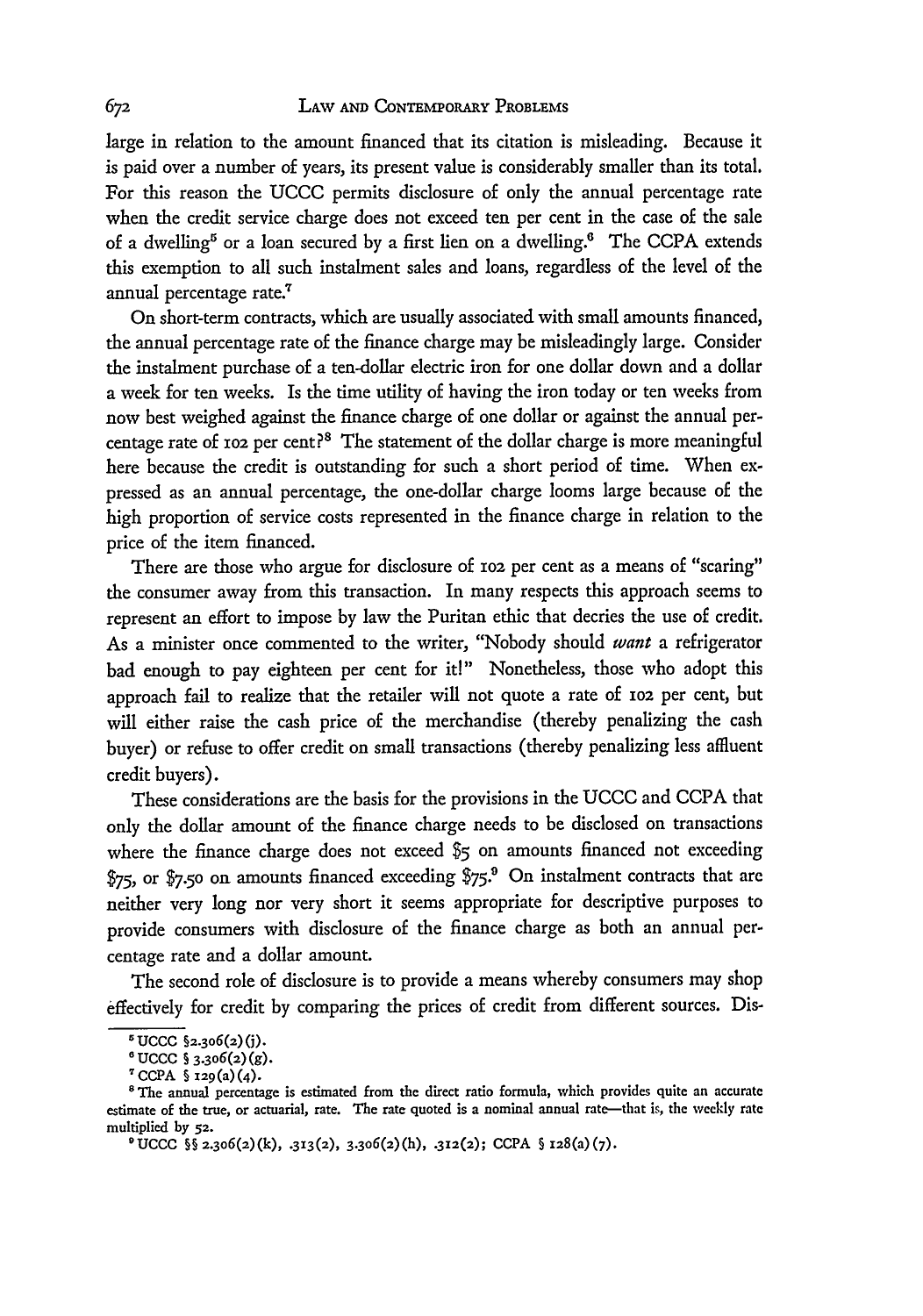closure of both the dollar amount of the finance charge and a time rate may be useful for this purpose. Early drafts of the UCCC expressed the time rate as a dollar add-on charge per \$ioo of unpaid balance per year. Although this would have enabled comparison shopping as readily as an annual percentage rate, consumer groups objected strenuously.<sup>10</sup> Eventually, the annual percentage rate required in the CCPA was incorporated in the **UCCC.**

**Of** equal importance as a uniform standard for calculating the rate is a uniform definition of the finance charge. In this respect the UCCC is probably superior to the CCPA. It uniformly defines the finance charge as including "charges incurred for investigating the collateral or creditworthiness" of the debtor.<sup>11</sup> In contrast, the **CCPA** includes such charges in the finance charge for most consumer credit transactions, but excludes charges for "appraisal fees" and "credit reports" from the definition of the finance charge on extensions of credit secured by an interest in real property.<sup>12</sup> In its Regulation  $Z<sub>1</sub><sup>13</sup>$  the Federal Reserve Board attempted to remedy in part this obvious favoritism of mortgage lenders by requiring that the charges be "bona fide, reasonable in amount, and not for the purpose of circumvention or evasion" of the disclosure requirements.<sup>14</sup> Nonetheless, the discrepancy remains and can be eliminated only by Congress. With the exception of this item, the provisions of the UCCC, CCPA, and Proposed Regulation Z provide for equivalent disclosure of the amount of finance charge and annual percentage rate on consumer credit transactions.<sup>15</sup>

## B. Problems

Laudable as is the objective of disclosure, it is not achieved without cost. From an economic point of view the cost of providing disclosure information to consumers should not exceed its value to them for descriptive and shopping purposes. **A** valid criticism of earlier versions of "truth-in-lending" legislation was its apparent insistence on precision in all instances. In addition, a form of rate quotation was required in the case of revolving credit that was precise but which did not in any way reflect substantive differences in revolving credit plans. An objective of the

**<sup>10</sup>**However, the add-on rate statement does not provide a convenient means of comparing the price of credit to the return received on savings accounts. Probably the number of people who view savings accounts as an alternative to their use of credit is relatively small. The main reason for preferring the annual percentage appeared to be that its size might cause consumers to curtail their use of credit. The add-on method did have the advantage of being a fairly widely used and understood form of timerate statement. Certainly most consumers should be able to detect that \$io per \$ioo per year is a higher rate than \$8 per \$100 per year.

<sup>&</sup>quot;UCCC §§ **2.109, 3.109.**

 $13$  CCPA  $$106(e)$ .

**<sup>1</sup>s 34** Fed. Reg. 2oo1 (1969) [hereinafter cited as Regulation Z].

**<sup>1</sup>** Regulation Z § **226.4(e).**

<sup>&</sup>lt;sup>15</sup> The Final Draft of the UCCC permitted the exclusion of charges "for other benefits" from the definition of the finance charge. UCCC §§ 2.202(5)(c), **3.202()(d).** The Revised Final Draft makes clear that miscellaneous charges which may be excluded from the finance charge, with the specific approval of the administrator, must be "of a type which is not for credit."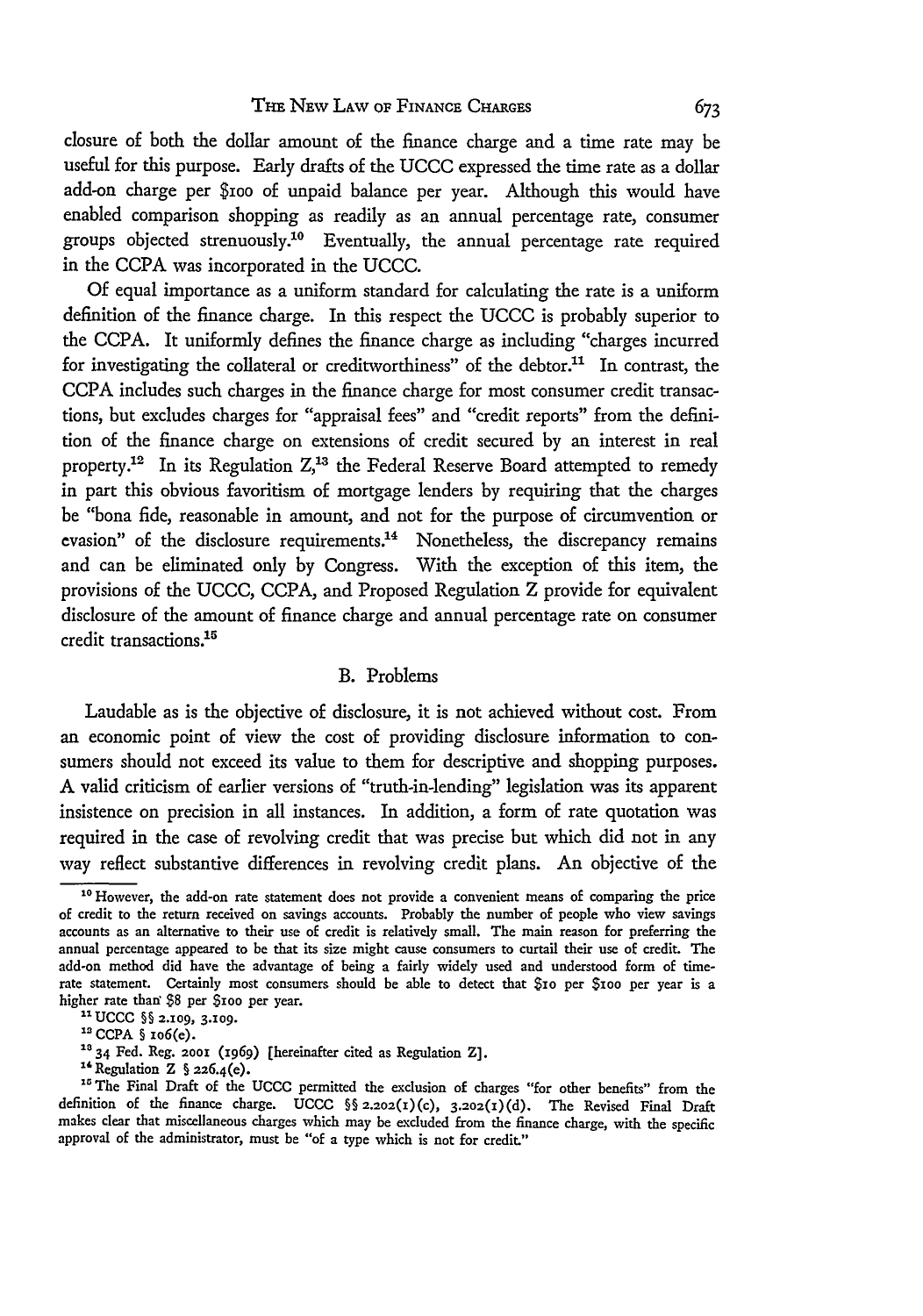disclosure provisions in the UCCC and CCPA has been to remedy these two difficulties, at least in part.

The precision required in determining the annual percentage rate must represent a compromise between the time and costs of its calculation and the anticipated benefits of the descriptive and shopping functions provided. It is a compromise between what is mathematically feasible and what is commercially feasible. Regulation Z contemplates that most rate disclosure will be effected through the use of rate tables produced by the Board or by private industry. Rates derived from these tables may be rounded to the nearest one-fourth of one per cent; that is, the quoted rate must be within plus or minus one-eighth of one per cent of the exact rate.<sup>16</sup>

What are the principal adjustments permitted in calculation of the annual percentage rate to make it commercially feasible to quote the rate? It is very common for a credit grantor to establish the date of the first payment on an instalment contract to follow immediately after the debtor's payday. Also, as a matter of convenience to both debtor and creditor, whole dollar payments are frequently scheduled, with the last payment differing from all others. Early drafts of federal "truthin-lending" legislation provided no accommodation for these common trade practices. Under the sanction of the CCPA, Regulation Z permits credit grantors to use "regular" monthly tables to disclose the annual percentage rate, so long as the amount of one payment is unequal but not more than fifty per cent above or below the amount of a regular payment. In addition, if the interval between the date credit is extended and the first payment is not less than twenty days for a monthly contract, a regular monthly table may be used.<sup>17</sup> There is no limit on a longer delay to date of first payment on the assumption that competition will cause a credit grantor to hesitate to make a substantial over-statement of his rate. Many retailers, especially mail order companies, impose the same finance charge for all balances within a specified range. This is a matter of great convenience to their customers. The proposed regulations would permit an understatement of the rate in such cases by as much as eight per cent (not eight percentage points).<sup>18</sup> For example, if the actual rate on a contract were fifteen per cent, the quoted rate could not be less than 13.8 per cent  $[x5.0 - (0.08 \times 15.0)]$ . Since a number of small retailers also have bracketed charges for revolving-credit accounts, similar regulations are provided for open end credit. Thus sufficient flexibility is provided in disclosing the annual percentage rate on regular and "slightly irregular" instalment contracts that it is commercially feasible to provide this information to consumers at a fairly low cost.

<sup>&</sup>quot;0Regulation Z **§226.5(c). UCCC §§2.304(5)(a), 3.304(5)(a)** make similar provision for deviations in rate tables.

<sup>&</sup>lt;sup>17</sup> Regulation  $Z \$   $226.5(d)$ . The administrator has the power to enact similar regulations under **UCCC § 2.304(5)(b)** and §3.304 (5)(b). " <sup>8</sup> Regulation Z **§** 226.5(c)(2)(iv). **UCCO §§ 2.304(5)(b), 3.304(5)(b)** provide that the admin-

istrator may not allow a tolerance of greater than **8%** except to simplify compliance in **the** case of irregular payments.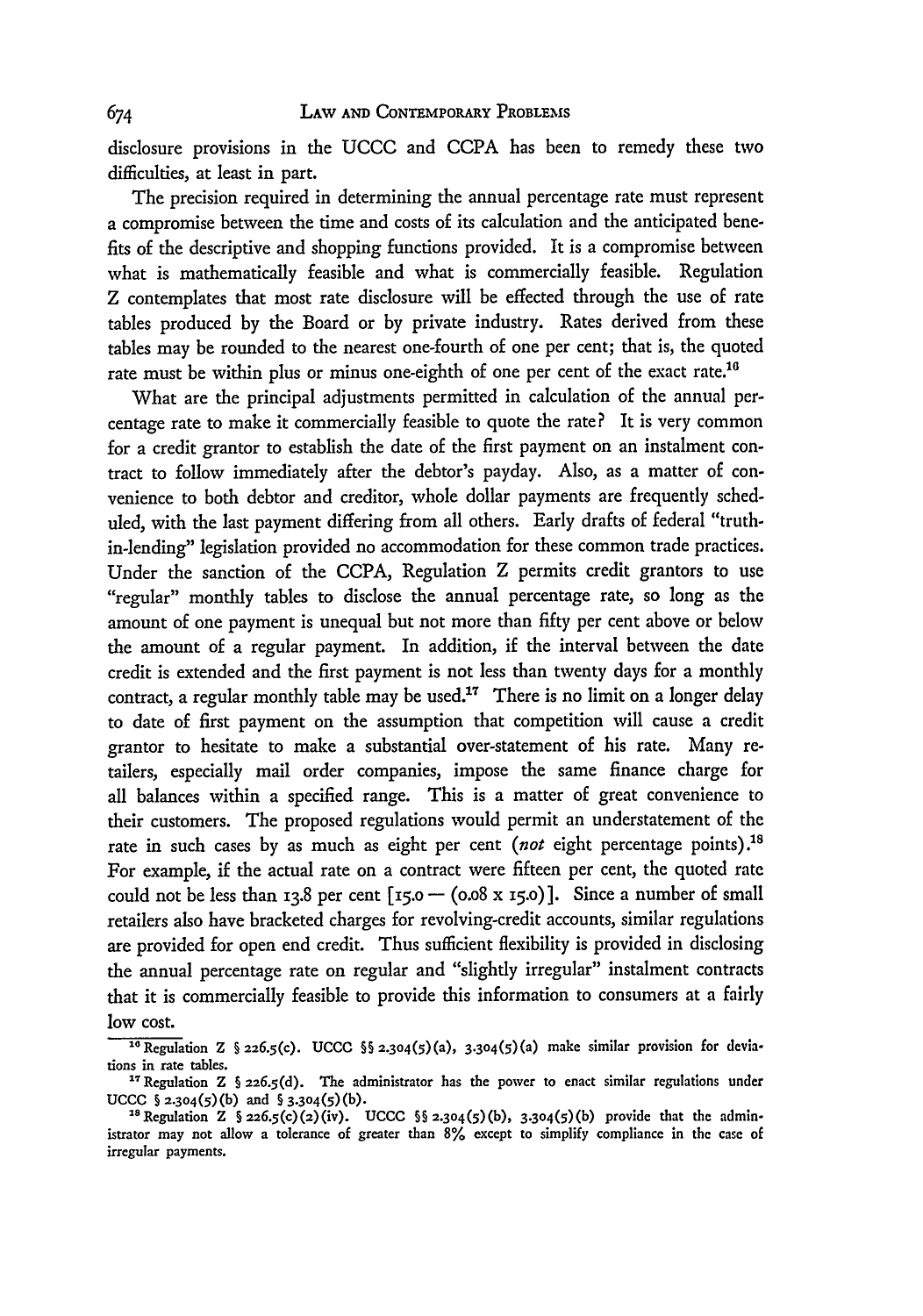A much more difficult problem is created by irregular contracts, such as farm loans, which may call for unequal payments spaced at highly irregular intervals. To approximate the rate on such contracts by hand calculations would be extremely tedious. For the most part, consumers seeking irregular contracts of this type will have to conform to prepackaged rate tables that are designed for some irregularities but which cannot encompass all possibilities.<sup>19</sup> This loss of flexibility on the part of the consumer in seeking his credit is one of the hidden costs of providing rate disclosure.

Another problem area is represented by revolving credit. For many years retailers patiently explained to Congress that a charge of  $I\frac{1}{2}$  per cent levied on monthly unpaid balances did not in fact cost every consumer eighteen per cent per year-but often less and sometimes more, depending upon the manner in which he used and paid for his charge privileges. Moreover, even if the pattern of usage were identical in all cases, there were differences among plans that were not revealed merely by multiplying one and one-half times twelve to obtain eighteen. Realization of the truth of these statements evidently came to the joint House-Senate Committee after passage of the Senate and House "truth-in-lending" bills. This belated recognition led to permitting a creditor to show, in addition to the corresponding nominal annual percentage rate (say, eighteen per cent), an "average effective annual rate" or, failing this, a "projected rate of return."<sup>20</sup> If the average effective rate is intended to be an historical representation of the actual rate collected, this form of disclosure would be thoroughly misleading to consumers. An historical rate would reflect the purchasing and payment habits of many other consumers, none of whom would necessarily represent the consumer who is trying to use the average effective annual rate to shop for credit. Moreover, some retailers have segregated their revolving charge accounts from their thirty-day accounts. They would be forced to quote a higher rate on an historical basis than other retailers and charge-account bankers who do not separate their thirty-day customers from their "true" revolving-account customers. Rather than permit the use of a deceptive number, Regulation Z permits firms offering open end credit to disclose a "Comparative Index of Credit Cost."21 This is expressed as an annual percentage calculated on the assumption that a debt of \$ioo is incurred on the first day of the billing cycle and repaid, along with all specified finance charges, according to the terms required by the credit grantor.

**<sup>&</sup>quot;** Tables **for** irregular contracts must also **be** accurate to the nearest one fourth of **one** per **cent. How**ever, there are mathematical problems in creating such tables that cannot **be** explored here. Essentially, on irregular contracts the actuarial method and the **U.S.** Rule do not produce the same results. In addi**tion,** under the actuarial method there may **be** several alternate periods to choose among for the period of compounding. Rather than force all rate charge manufacturers into one mold, Regulation Z provides for several methods of calculating the annual percentage rate on irregular contracts, although the various methods typically produce very similar results. The **UCCC** contemplates that the administrator will make rules to deal with irregular payments. *See* UCCC §§ 2.304(5)(b), 3.304(5)(b).

<sup>&</sup>lt;sup>20</sup> CCPA §  $127(a)(5)$ .

Regulation Z **§§** 226.7(a)(5), **226.11.**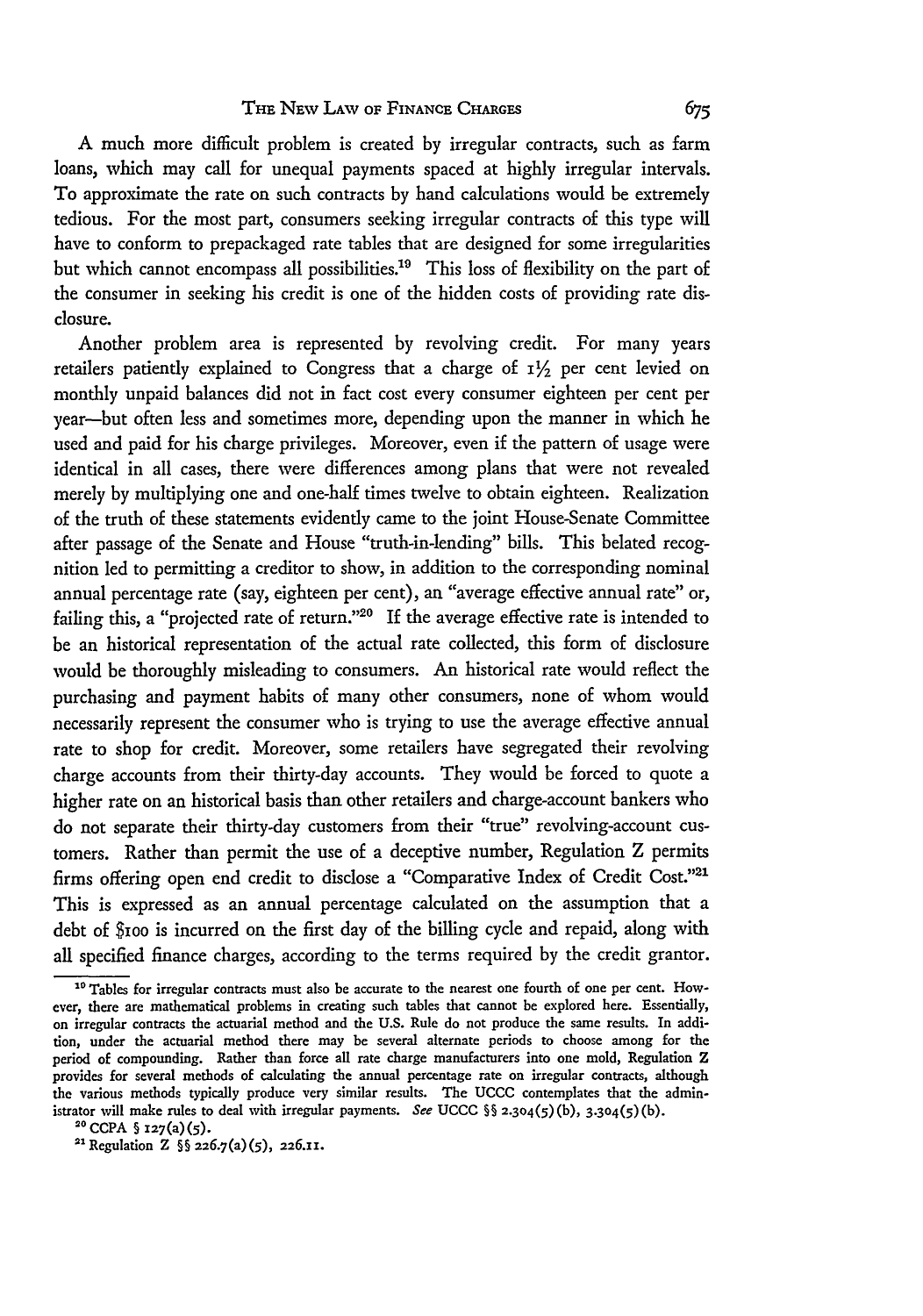The consumer can then use this Comparative Index to shop among credit grantors. Although the rate that he will pay in an actual transaction will not be the same as that shown in the Comparative Index, the probabilities are high that the level of the rate actually paid will be closely correlated to the Comparative Index.

The question remains whether the flexibility permitted in calculating the annual percentage rate significantly lessens the value of that information for consumers' use in shopping for credit. A recent survey of the results of "truth-in-lending" in Massachusetts suggests that consumers seldom use the annual percentage rate with such care in their shopping that a precise calculation is required:<sup>22</sup>

Typically, most consumers are apparently either unaware of the law and the concept of disclosure or quite indifferent toward it. To these borrowers the important thing is the ability to make the required periodic payments, while concern about the cost of credit is indicated, occasionally if at all, by questions about the dollar amount rather than the annual percentage.

Over time consumers may become more sensitive to the annual rate of charge and use this information more effectively in shopping for credit. At present, the evidence suggests that the costs of providing a very accurate statement of the annual percentage rate are not justified by the use to which consumers put this information. Indeed, there is good reason to believe that the requirement that rates be quoted to the nearest one-quarter of one per cent is an unnecessary refinement.

### II

## **FREEDOM OF ENTRY**

#### A. Objectives

It is of little value to a consumer to have the information necessary to shop for credit effectively if he has only a few places to shop. The number of alternative sources of credit is reduced if credit grantors' ability to serve consumers is limited by restrictions on convenience of location, rates charged, and other credit terms. Hence, the more the market is segmented by confining credit grantors to certain classes or forms of credit, the less choice a given consumer has among various sources of credit.

Some segmentation of credit markets will always exist on a geographic basis and among different risk classes of consumers. For some types of credit in large cities the market area might not be more than a few blocks. In some rural areas the only source of loans may be a single commercial bank. Banks tend to specialize in large loans carrying a small risk, whereas consumer finance companies offer smaller loans and bear higher risks.

Segmentation imposed by legislation further encourages the creation of localized

<sup>&</sup>lt;sup>23</sup> R. PULLEN, THE IMPACT OF TRUTH-IN-LENDING LEGISLATION: THE MASSACHUSETTS EXPERIENCE 7 **(3968).**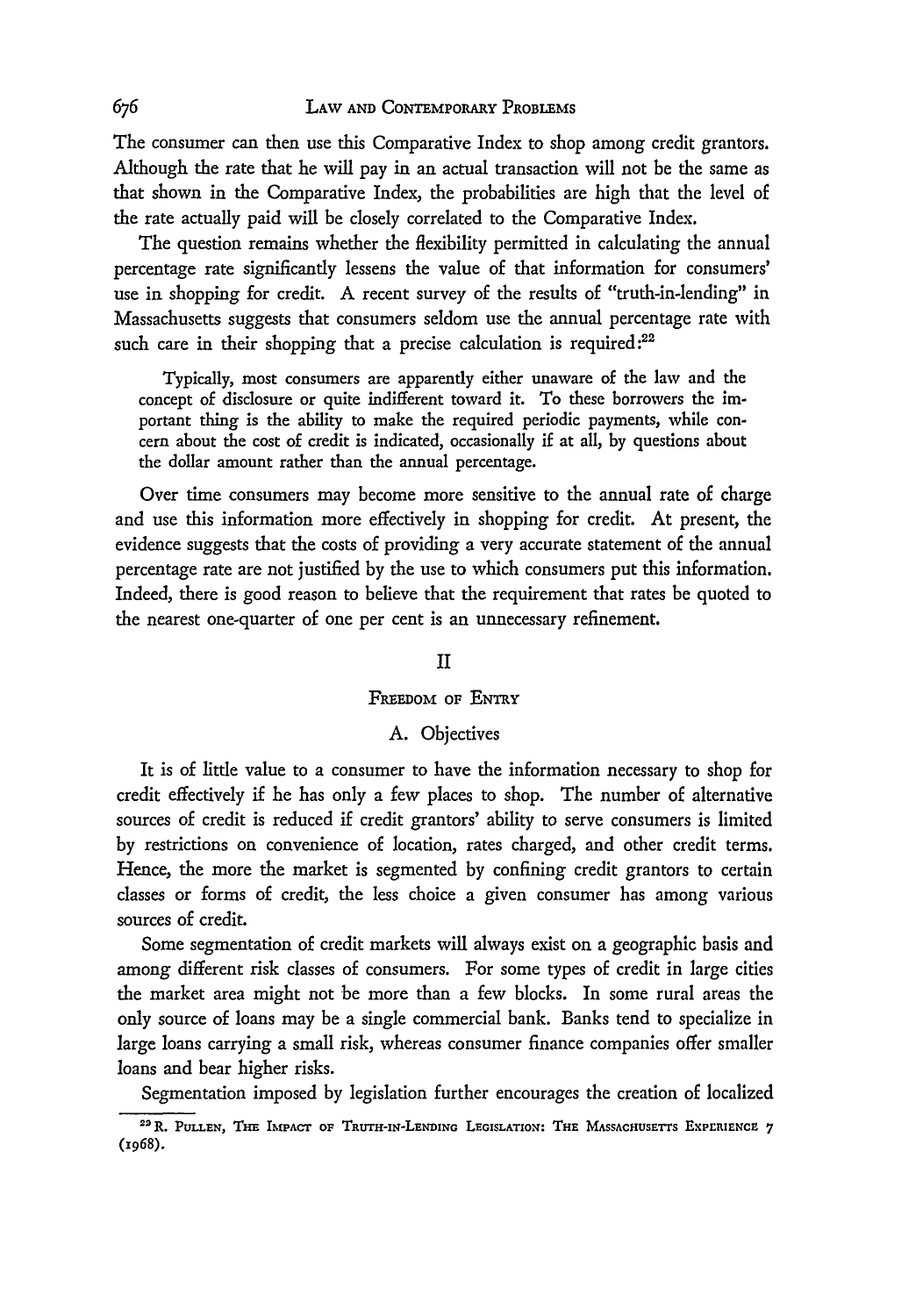monopolistic positions, with the result that rate competition may be inadequate to control the price of credit, even when it is fully disclosed. Segmentation by law is brought about by limitations on rates that may be charged and on the size, maturity, and form of credit that may be granted by various types of credit grantors. In addition, segmentation is fostered by restrictive licensing that requires consumer finance companies to show that it is to the "convenience and advantage" (C & A) of the public to open an office. Although the drafters of the UCCC have been strongly criticized for not coming up "with sufficiently imaginative ideas,"23 the abolition of most of this segmentation is a major innovation and a highly significant contribution of the UCCC to the creation of a more competitive market place for consumer credit. Coupled with rate disclosure, the provisions breaking down the segmentation of the industry are designed to provide consumers with credit at the lowest possible cost.

Whereas most rate ceilings are presently related to the type of creditor or to the item financed, the UCCC provides essentially the same rate ceiling for **all** types of credit and creditors. The philosophy underlying this uniform rate ceiling is that credit grantors should be free to offer any type of credit that they desire. If they wish to advance large amounts of credit to low-risk consumers, competition will force them to operate with rates well below the ceiling. If they wish to seek out high-risk consumers who need small amounts of credit, they must charge higher rates or be driven from the business by their losses. The important point is that the rate ceilings do not restrict the movement from one type of market to another. As the nature of the credit market changes, creditors are free to experiment in an effort to follow those shifts. Admittedly, this is at their peril, but at least the law is not constructed so as to foreclose the possibility of adjustment.

The only exception to this basic approach is found in the ceiling rates on revolving sales credit. $24$  Monthly charges are limited to two per cent on unpaid balances to  $$500$  and  $1\frac{1}{2}$  per cent on the portion of the unpaid balances above \$500. In contrast, the equivalent rates on supervised loans are three per cent on balances to  $\S$ 300;  $1\frac{3}{4}$ per cent on the portion above \$300 to \$1000; and 1<sup>1</sup>/4 per cent on the portion of the unpaid balance above  $$1000.<sup>25</sup>$  This inconsistency is a product of the compromises necessary to constructing the UCCC, rather than of any special economic rationale. For some reason consumer representatives feel strongly about the charges on revolving credit. Although the ghetto consumer is unlikely to have a revolving credit account, consumer spokesmen often seek to "protect" him by demanding low rate ceilings on this form of credit. In fact, the middle- and upper-income consumer who uses

*<sup>&</sup>quot;See* the testimony of Professor William F. Willier in *Hearings on S. 5 Before the Subcomm. on Financial Institutions of the Senate Comm. on Banking and Currency,* goth Cong., *ist* Sess. **312** (x967). However, Professor Willier could **not** offer the committee **a** new system.

<sup>&</sup>quot;2UCCC § **2.207(3).**

**<sup>&</sup>quot; UCCC** § **3.508(2).**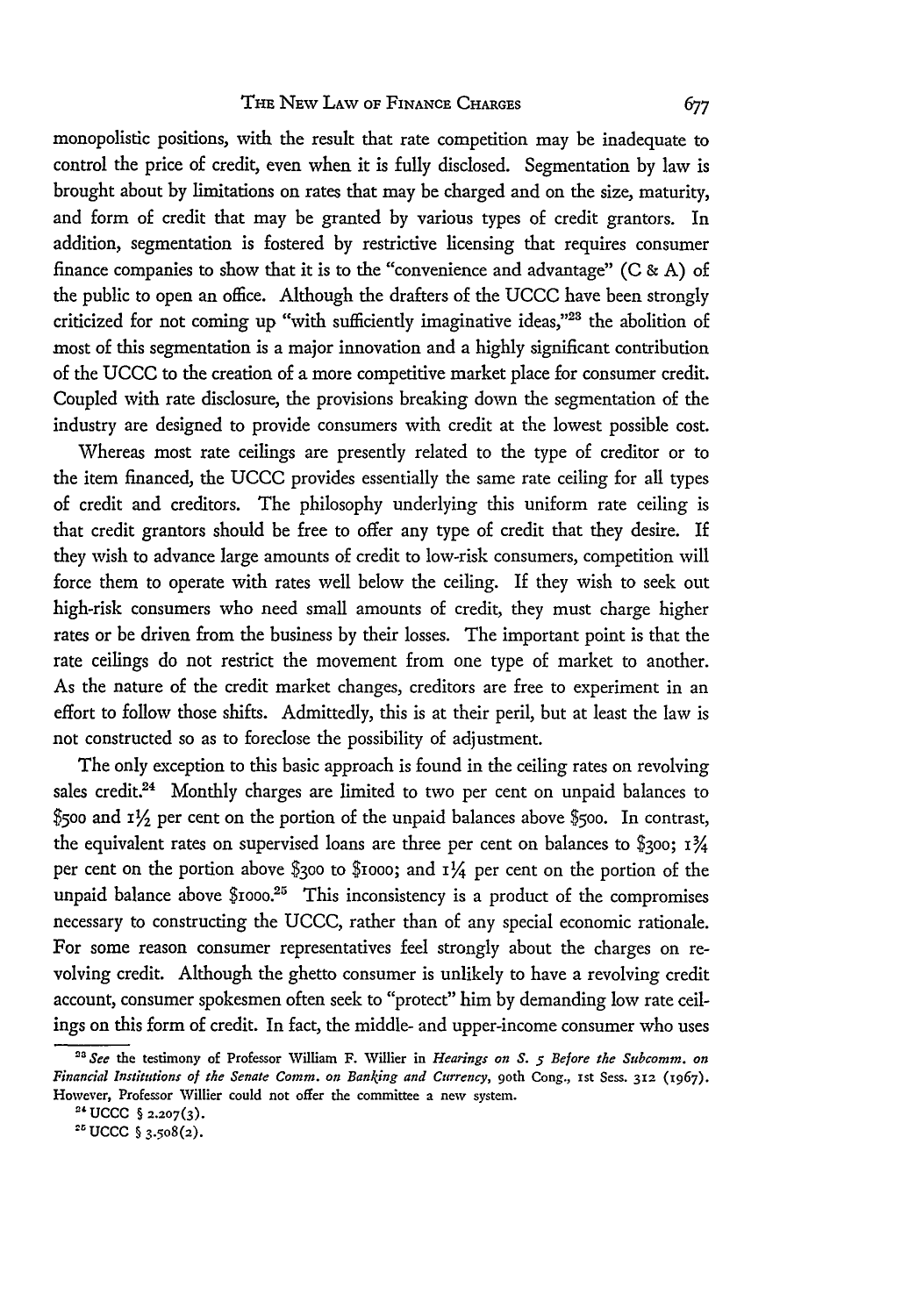revolving credit is the one who is protected, quite possibly at the expense of the cash buyer.26

Another important contribution of the UCCC to breaking down current legal segmentation in consumer credit markets lies in what is not found among the provisions. In general, there is no limitation on the size, maturity, or form of credit that may be granted by any type of credit grantor now authorized to provide consumer credit. The only exception is a provision that loans made at rates in excess of ten per cent per annum (other than revolving credit) may not be scheduled for more than thirty-seven months if the principal is more than **\$3oo** and for more than twenty-five months **if** the principal is \$3oo or less.27 The purpose of this limitation is to prevent the offering of such loans **as** \$1,ooo repayable at the rate of **\$5** a month. At one time this was an abuse in the small loan field. Given the required disclosure of the dollar amount of the finance charge (which would be very large for such transactions), this limitation is probably not necessary.

Somewhat more controversial is the provision in the UCCC permitting a supervised lender to carry on other business at a location where he makes loans.<sup>28</sup> This provision would permit a seller to make loans at his place of business, provided that he complied with article  $3$  of the UCCC with respect to his loan operations.<sup>20</sup> Some states currently prohibit a "dual business," that is, a sales finance and cash lending operation on the same premises. The origins of prohibitions against combining sales and loans lie in an era when credit grantors evaded usury statutes by selling some trinket to the consumer at an exorbitant price, while making a loan at a rate within the ceiling. Adequate enforcement of disclosure provisions and rate ceilings should prevent this practice. If a consumer were required to purchase a good or service as a condition of credit, the full price would be defined as part of the finance charge for the purpose of both disclosure and rate ceiling. The advantage of the permission to conduct a dual business lies in the possible convenience and lower costs to consumers that may result from a joint operation. So long as the consumer is not deceived by some combination of loan and credit sales, it is to his advantage to permit credit grantors to offer credit in the most inexpensive and attractive packages possible.<sup>30</sup>

<sup>30</sup> The controversy may be fairly meaningless. Even in states where loans and sales may now be

**<sup>&</sup>quot;** Johnson, *Economic Analysis of Credit Revenues and Costs in Department Stores,* in **NATIONAL** RETAIL MERCHANTS ASSOCIATION, ECONOMIC CHARACTERISTICS OF DEPARTMENT STORE CREDIT 3-29 (1969).<br><sup>27</sup> UCCC § 3.511.

**<sup>28</sup> UCCC** § **3.512.**

<sup>&</sup>lt;sup>29</sup> Commercial bankers vigorously opposed this provision. At one point an alternative provision was prepared to prohibit sales of goods and services and loans on the same premises. However, this put the bankers out of the loan business, since they provided consumer goods (coin banks) and services (lock boxes, travel services) on the same premises where they made loans. The next alternative was a section prohibiting sales and loans on the the same premises, except for supervised lenders (primarily commercial banks). Since this provision proved unacceptable to the commercial bankers without added severe restrictions on freedom of entry and curtailment of other protective features for consumers, this special-purpose provision was finally rejected as well.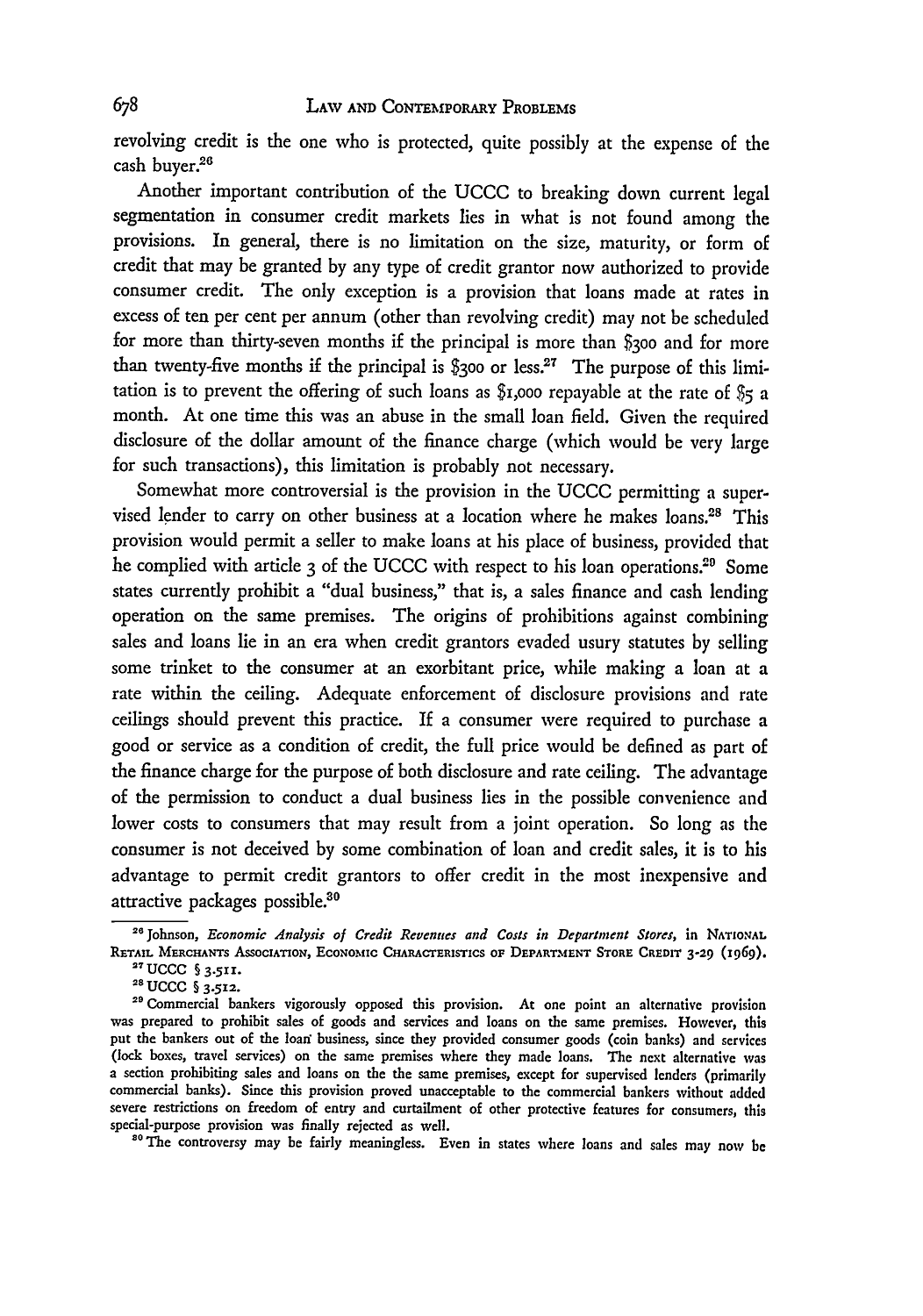As will be shown in the following section, the most controversial innovation of the UCCC has been the grant to cash lenders of the right of free entry into the credit field. In view of the small portion of the credit market to which the UCCC accords freedom of entry where it does not now exist, the degree of emotion aroused by the change is somewhat difficult to understand. Freedom of entry has been traditional in the credit sales field and remains unencumbered by the UCCC. Only in a portion of the cash loan field is entry presently restricted. To obtain a license to open or to move a small loan office, finance companies must show either convenience and advantage or convenience and necessity in about thirty-five states, with only seven of those states strictly enforcing entry.<sup>31</sup> In mid-1968, the personal loans outstanding of finance companies amounted to only io.6 per cent of consumer instalment credit outstanding. Less than one-third of these outstandings were subject to strict application of C & **A** provisions, so that only about three per cent of consumer instalment credit is subject to a significant change in freedom of entry. This portion represents a still smaller percentage of the total credit affected by the UCCC, which covers some single-payment credit as well as mortgage credit.

The Comment to section **2.2oi** of the UCCC notes:

By design the license required to make supervised loans is made readily accessible to those showing financial responsibility, character, and fitness. Provisions for minimum financial assets and for a showing of convenience and advantage have been deliberately omitted, since their inclusion would tend to restrict competition and require establishment of rates, rather than ceilings.

The movement toward a free enterprise system in the cash loan field in no way changes the limitations on the powers of mutual institutions, such as savings banks and savings and loan associations, to enter the consumer credit field. Nor does it free institutions that accept deposits from regulations that are designed to protect the safety of those deposits. Such regulations are, of course, a condition of being a depository institution. It is quite likely that finance companies would accept such regulations with alacrity if they could also accept demand and time deposits.

Freedom of entry into the cash loan market may be independent of requirements for licensing or registration. One can have free entry *and* licensing so long as there are no significant barriers to obtaining a license. Licensing may be employed to ascertain the location of credit grantors and to raise funds for enforcement. In addition, the threat of removal of a license can serve as a deterent to bad conduct. However, these functions are provided by other means in the UCCC. All credit grantors are required to register with the administrator<sup>32</sup> and to pay an annual fee

made on the same premises, there is no evidence that retailers have moved into the loan business. A few

<sup>&</sup>lt;sup>81</sup> Shay, *State Regulation and the Provision of Small Loans*, in THE CONSUMER FINANCE INDUSTRY: ITS COSTS AND REGULATION 112-14 (J. Chapman & R. Shay ed. 1967).

**<sup>&</sup>quot;** UCCC § **6.202.**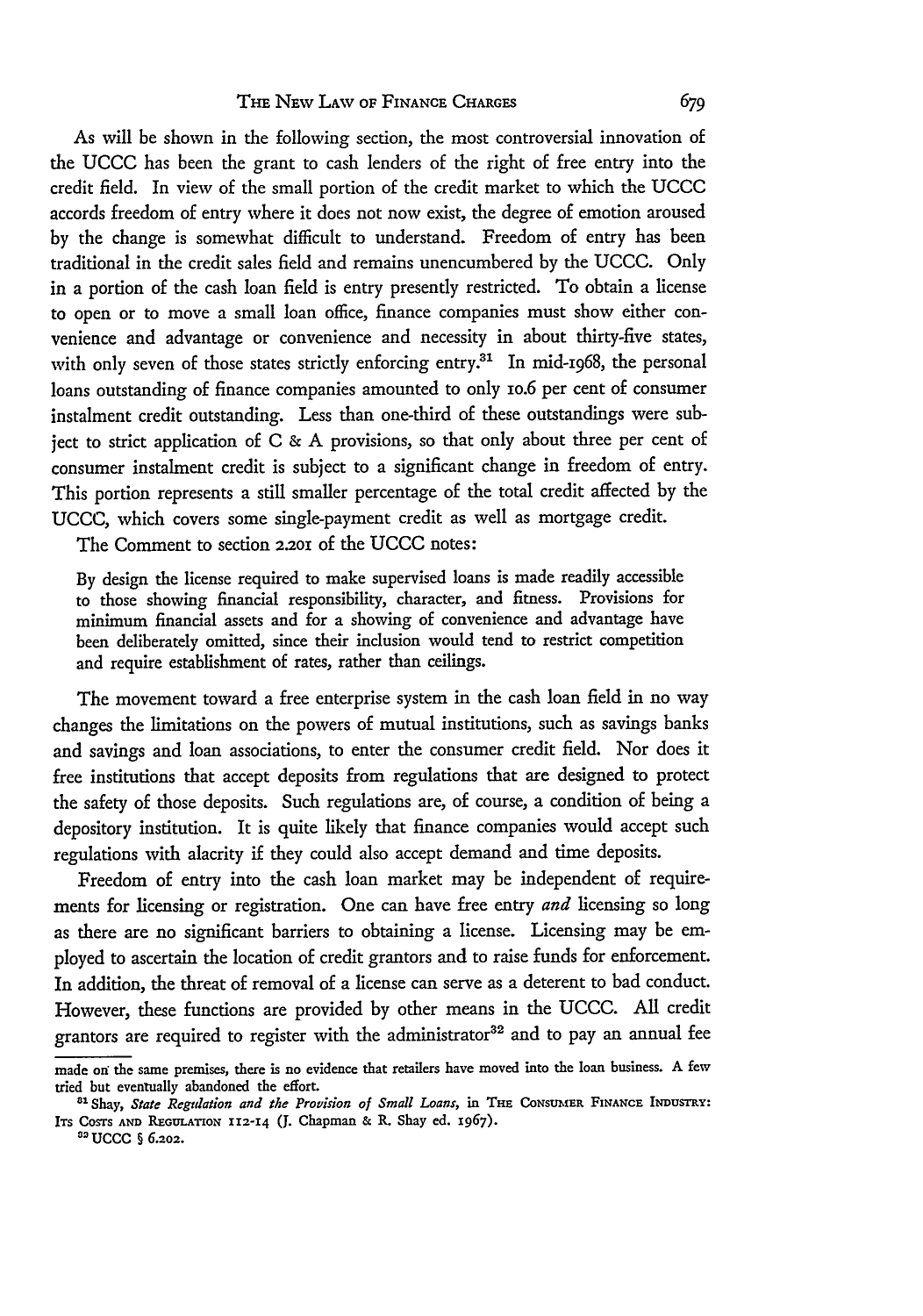based upon the volume of transactions within the state.<sup>33</sup> Numerous deterrents to bad conduct are provided, both in the form of self-help remedies for consumers and enforcement powers for the administrator.<sup>34</sup>

Nonetheless, in addition to its registration requirements, the UCCC does require that, unless a person is a supervised lender *(e.g.,* a commercial bank), he must obtain a license from the administrator **if** he makes loans at rates in excess of eighteen per cent. $35$  Only one license is needed to operate one or more offices within a state. Because licensing serves no real function not provided elsewhere in the UCCC, it is difficult to argue with the criticism of this provision as a wedge that may endanger the principle of freedom of entry:

While the Code specifically requires that the administrator be liberal and permissive in granting licenses, and that the criterion be primarily in terms of character and fitness, there is no guarantee that licenses will in fact be issued on this basis. Indeed, there is some reason to believe that when the Code is enacted many legislatures ...will add a *convenience and advantage* clause to the licensing requirement. With such a clause it is possible to restrict entry and to limit competition. This requirement, therefore, brings out clearly the instances where the Code may fail to accomplish its goal and may, in fact, permit, if not facilitate, the kind of ad hoccery and segmentation that it was designed to correct.<sup>36</sup>

During one brief but exhilarating interval in the drafting of the **UCCC** the licensing provision was abandoned, but representatives of both consumers and industry made strong representations for its reinstatement. Possibly psychologists or sociologists can explain why the free entry of credit vendors is readily accepted at the same time that rigid restrictions on cash lenders are demanded and why the mere licensing of a business establishment engenders such deep satisfaction. Certainly the answer does not appear to lie in the realm of economics.

## B. Problems

Where there are technical and practical problems in obtaining useful disclosure, there are no such difficulties in connection with freedom of entry. Indeed, it characterizes most forms of consumer and mortgage credit.

The problems with respect to freedom of entry are thus political rather than legal. The changes proposed in the UCCC have called down a storm of wrath on the heads of the Commissioners, and the industry groups aligned against the free enterprise approach may succeed in defeating the UCCC or at least in emasculating this key feature. A small sampling of the views of the chief opponents to freedom of entry will demonstrate the fervor of the attack and set the stage for a brief analysis of its validity:

**<sup>&</sup>quot;UCCC** § **6.203.**

*<sup>&</sup>quot;See* Dunham, *Unconsionable Conduct and the Uniform Consumer Credit Code, 23* **J.** FINANCE **312 (x968).**

**<sup>3&</sup>quot; UCCC** § **3.503.**

<sup>&</sup>lt;sup>36</sup> Fand, *Discussion*, 23 J. FINANCE 322, 326 (1968).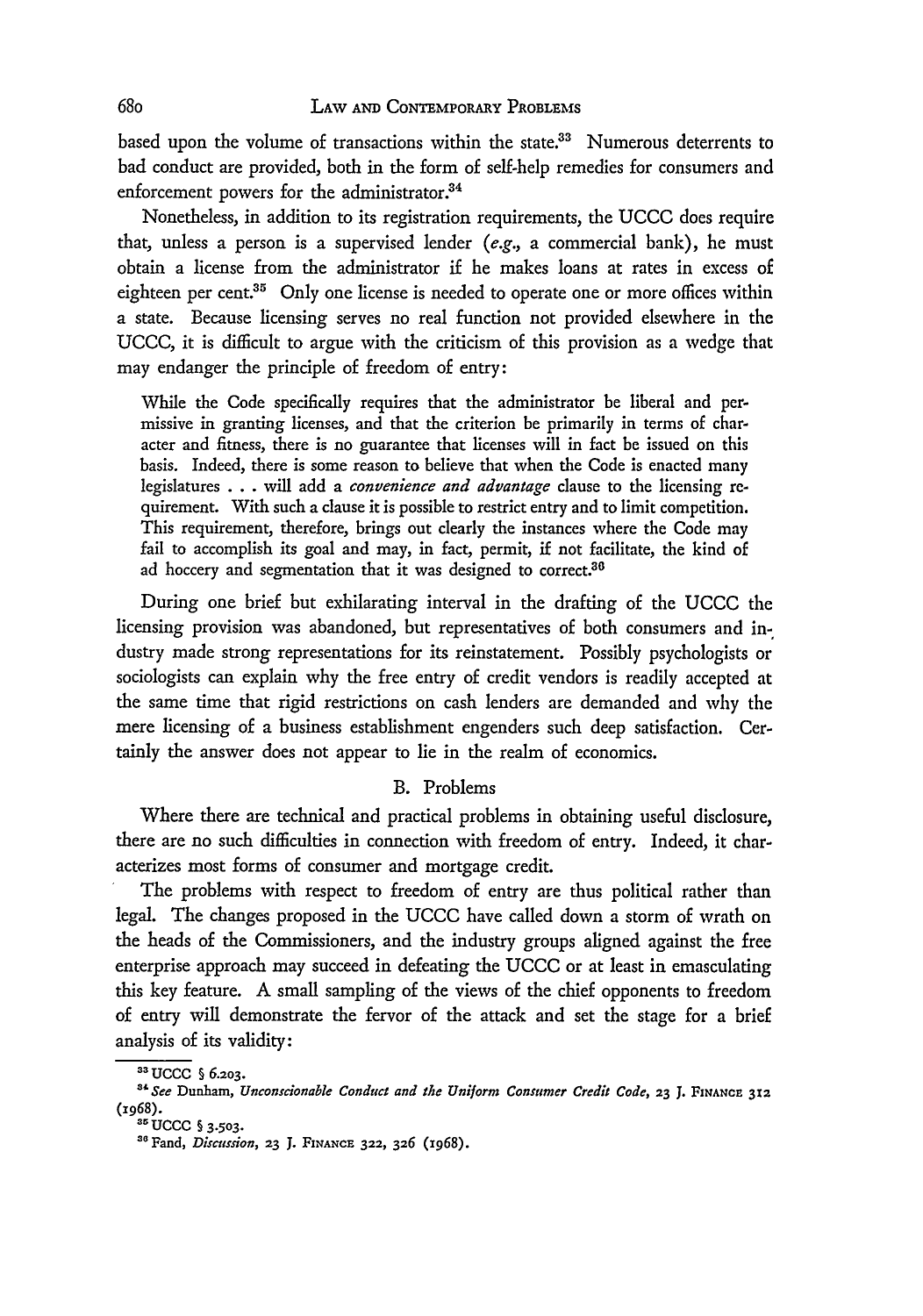**i.** In contrast to the unlimited opportunities offered to other organizations in the lending area, the Code does not and cannot increase the powers of the banking industry with respect to entering new fields of business *(e.g.,* direct retail sales of goods). Moreover, the Code cannot affect or increase the location and number of banking offices so as to enable the banking industry to maintain its present competitive position. . . .

In view of the foregoing situation, the banking industry must actively oppose adoption of the Code in each and every state until and unless the Code is amended so as to preserve the historical and delicately balanced relationships of the various types of lenders under the differing laws of the various states.<sup>37</sup>

2. Strong objection is raised against . . . various sections of the Code which interpreted in their entirety would allow any and all low rate lenders to engage in the direct loan business.<sup>38</sup>

3. [U]nbridled entry would promote overselling by some lenders, especially by those without experience in the consumer lending field; many ill-informed or financially irrational borrowers would succumb to the blandishments of easy credit and become overcommitted; duplication of facilities and inefficiency would result; the increased competition would tend to lead to wild credit practices to the detriment of all; and the effect of such a concept on the monetary and fiscal policies of the United States was an unknown quantity, the ramifications of which had not been fully explored.<sup>39</sup>

These types of arguments are hardly new. In one form or another they have been advanced by every protectionist down through history. In their essence they allegedly seek to reduce unit costs by preventing entry of small, inefficient units and to eliminate undesirable practices resulting from "excessive" competition.

#### *i. The Efficiency Argument*

The argument advanced by the banking industry is that instalment loan costs continue to decline as the number of loan accounts increases. Since costs per account are lower the larger the number of accounts, the argument is that legislation should encourage a concentration of consumer loans in the hands of large units (presumably commercial banks).

The analysis is deficient for two basic reasons. First, the evidence is by no means clear that instalment loan costs do continue to decline significantly in relation to the number of loan accounts beyond an optimal level of operations. With respect to the costs of handling instalment loans at commercial banks, the American Bankers Association (ABA) cites principally a recent study by Bell and Murphy.<sup>40</sup> However,

<sup>&</sup>lt;sup>37</sup> Becker & Rolph, *Comments on Working Draft No. 6*, statement presented at public hearings on the **UCCC,** January 1968. With the rapid growth of bank holding companies, it is difficult to imagine any field that banks may not enter.

**<sup>&</sup>quot;** Telegram from Robert A. Fischer, Executive Director, Consumer Bankers Association, to William **J.** Pierce, President, National Conference of Commissioners on Uniform State Laws, July **25,** *I968.*

<sup>&</sup>lt;sup>30</sup> Harper *The Uniform Consumer Credit Code and Freedom of Entry,* 24 Bus. LAw. 227 (1968).

<sup>&</sup>lt;sup>40</sup> BELL & MURPHY, COSTS IN COMMERCIAL BANKING: A QUANTITATIVE ANALYSIS OF BANK BEHAVIOR AND ITS RELATION TO BANK REGULATION (1968), cited in AMERICAN BANKERS ASSOCIATION, AN ANALYSIS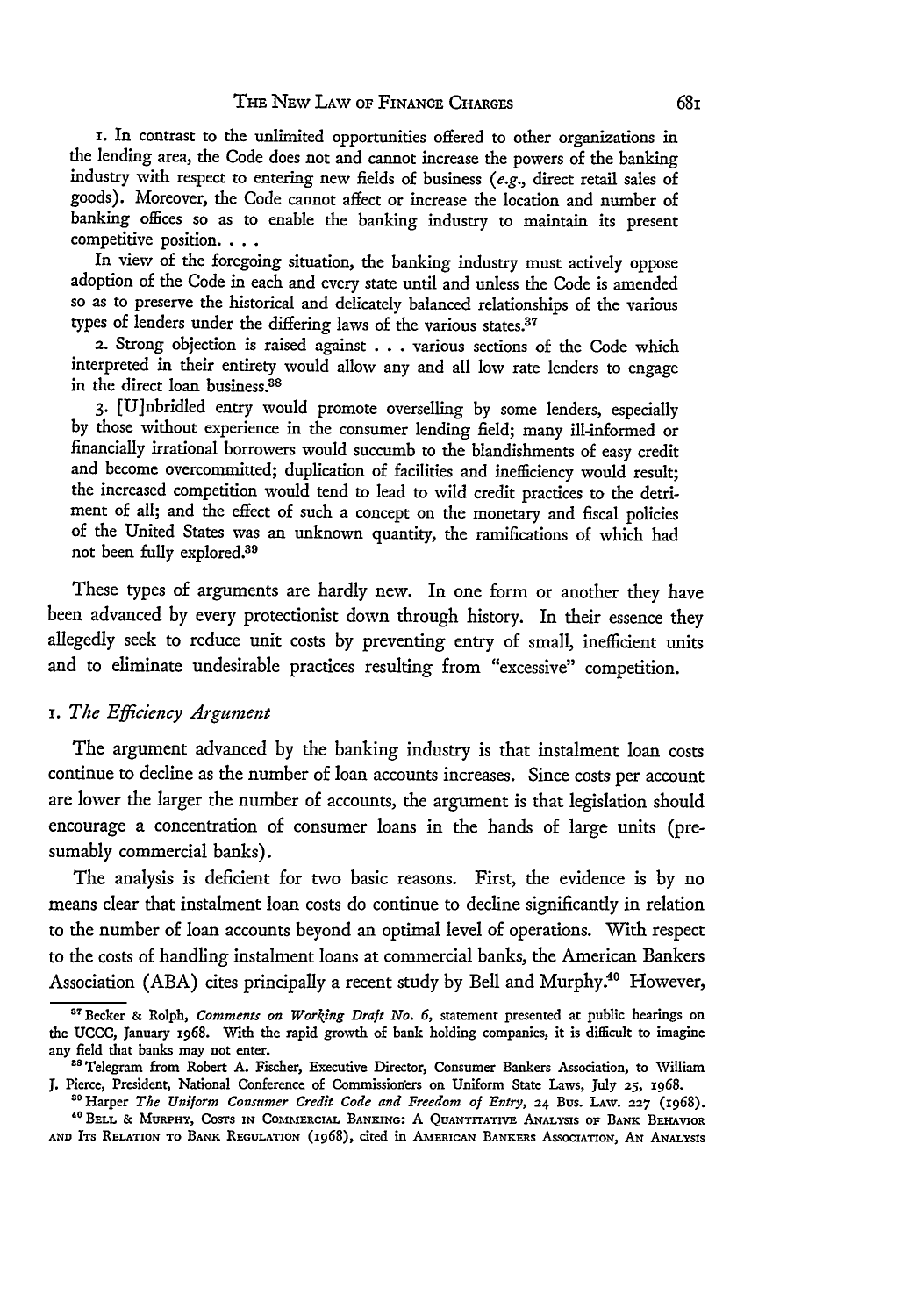if read carefully, this study shows that there are only very slight economies of scale between large and small lending offices.<sup>41</sup> Such economies that are present seem to arise only when banks make major leaps in size, whereby they can move from conventional bookkeeping machines to tronics machines to the electronic computer. In contrast, *"higher* costs for branching operations were found consistently for practically every function" including instalment loans.<sup>42</sup> On an overall basis a measurement of the responsiveness of costs to scale of operation indicated "that there may be no scale economies present in this function" (instalment loans).<sup>43</sup>

With respect to the cost structures of consumer finance companies, a recent study of operating costs in four states found that after an office reached a level of about  $2,000$  accounts, average direct costs per account either rose or levelled out.<sup>44</sup> There was no evidence of continued significant decreasing costs as the size of office increased. Another statistical study of forty-eight companies failed to find a statistically significant relationship between operating costs per \$100 of loans outstanding and the number of loans per office.45

The second deficiency of the ABA argument is the suggestion that lower costs will lead to lower prices of credit for consumers. Even if it were true that banks experience long-run declining costs for the instalment loan function, the assertion that banks should then be protected from competition is a *non sequitur.* If certain lenders are to be protected from competition, what incentive do they have to pass on lower costs to consumers in the form of lower prices? Thus the real issue is whether legislation should be designed to provide certain lenders with low costs or consumers with low prices.

The evidence that lower costs are indeed *not* passed on to consumers comes, surprisingly enough, from the ABA study, which shows that "banks in states with convenience and advantage provisions relating to small loan companies clearly have a higher proportion of their assets in consumer loans."<sup>46</sup> The evidence does seem clear and is probably not a chance phenomenon. Surely the only factor that would cause banks to divert funds from commercial loans to consumer loans would be the

or **THE** EcoNonic ErEacrs or THE PRoPosED UNIFoRM **CONSUMER** CREDIT **CODE** IV-3 **(1968).** Part V of the study has been published in **23** PEsONA. FINANCE **L.Q.** REv. (1968).

**<sup>&</sup>quot;** *B..* **&** *MURPHY, supra* note **4o,** at **67.** The data show that, on the average, if an existing facility is expanded, direct costs of handling installment loans do not rise quite as rapidly as their volume. Thus, if outstandings at a branch expand **by** ioo%, total direct costs would rise **by** only 97%

<sup>&</sup>lt;sup>42</sup> Id. at 66 (emphasis added).

*<sup>&#</sup>x27; <sup>5</sup> ld.* at **129.**

<sup>&</sup>quot;Comiskey, A Study of Loan Cost Behavior in Consumer Finance Companies **117** (unpublished thesis in Michigan State University Library, x965).

*<sup>&</sup>quot; See* Zwick, *A Cross-Section Study of Indistry Costs and Earnings,* in **THE** CONSUMER **FINANCE** *IN-***DUSTRY,** ITs COSTs **AND REGULATioN,** *supra* note **31,** at 73 **n.17.** Zwick's study is cited **by** the American Bankers Association as evidence of declining costs in the small loan industry. **AMERICAN BANKERS** *ASSOCIATION, supra* note **4o,** at IV-4. However, the conclusion cited relates to the ability of large firms to build large offices. This does not provide evidence of declining costs per loan or per \$100 of outstandings as the number of loans per office increases.

<sup>&</sup>lt;sup>46</sup> AMERICAN BANKERS ASSOCIATION, *supra* note 40, at VIII-3.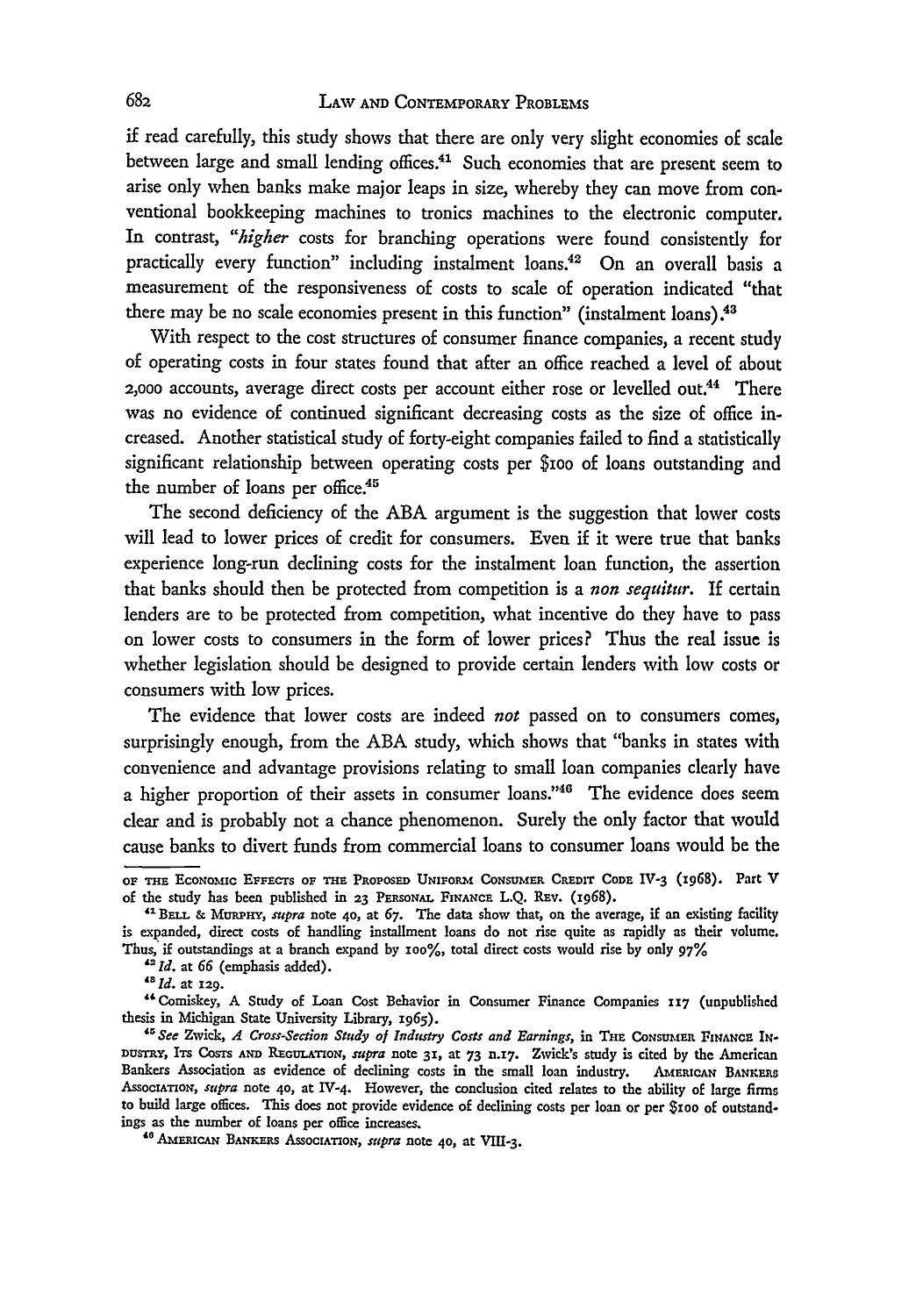attraction of higher profits on consumer loans. This, of course, is precisely the issue faced by the National Conference of Commissioners in drafting the UCCC. Should the profits obtained from these quasi-monopolistic positions be protected, or should all grantors of cash loans be required to operate within the same context of free enterprise as credit vendors? After much agonizing in the face of extreme pressures, the Commissioners decided for freedom of entry.

## 2. *The Excessive Competition Argument*

If competition in the consumer credit field leads to "wild credit practices," one wonders why competition is not equally undesirable in all other fields.<sup>47</sup> In the market for consumer credit there are certainly imperfections that are revealed in irrational use of credit by borrowers and irresponsible lending by credit grantors. However, these imperfections are not lessened by reducing competition but by providing proper disclosure of the price of credit and by educating consumers to use this information efficiently. There is no reason or evidence to suggest that creditors and consumers are somehow wiser in states that have C & **A** licensing restrictions on small loan companies. Because of their protected positions, lenders in C & A states may be able to afford more mistakes. However, the competitive system is designed not to shield business operators from the results of their imprudence but to remove them from the market place.

The arguments against restricting entry into the cash lending field by restrictive licensing were well summarized almost twenty years ago:

Control over maximum rates without limiting the number of firms can certainly accomplish just as much if not more than control over rates with a limitation on the number of firms. For in this connection it should never be overlooked that rate regulation may prevent excessive rates, but it cannot encourage a voluntary reduction of rates. The only hope for the latter is through the pressure of competition, which can be effectively stimulated by free entry of capital into the field. <sup>48</sup>

#### III

#### CEILINGS ON FINANCE CHARGES<sup>49</sup>

#### A. Objectives

The previous discussion should make clear that the objective of the UCCC is not to have rates set by ceilings but by competition engendered by disclosure

*<sup>&</sup>quot; Id.* This section of the American Bankers Association report alleges that the absence of C **&** A restrictions on small loan companies leads to "unbridled competition," whereas an earlier section of the same report claims that "States with convenience and advantage provisions . . . actually experience increased competition." *Id.* at V-r2. Whatever the startling inconsistencies involved, the latter conclusion is based upon a regression analysis that is faulty because of collinearity among the independent variables.

**<sup>&</sup>quot;** Upton, *An Economic Appraisal of Convenience and Advantage Licensing by Small-Loan Statutes,* **25 J.** Bus. **249, 262-63** (952). **"\*** For a more complete discussion, *see* Johnson, *Regulation of Finance Charges on Consumer Instalment*

*Credit, 66* **MicH.** L. REv. 8i (1968).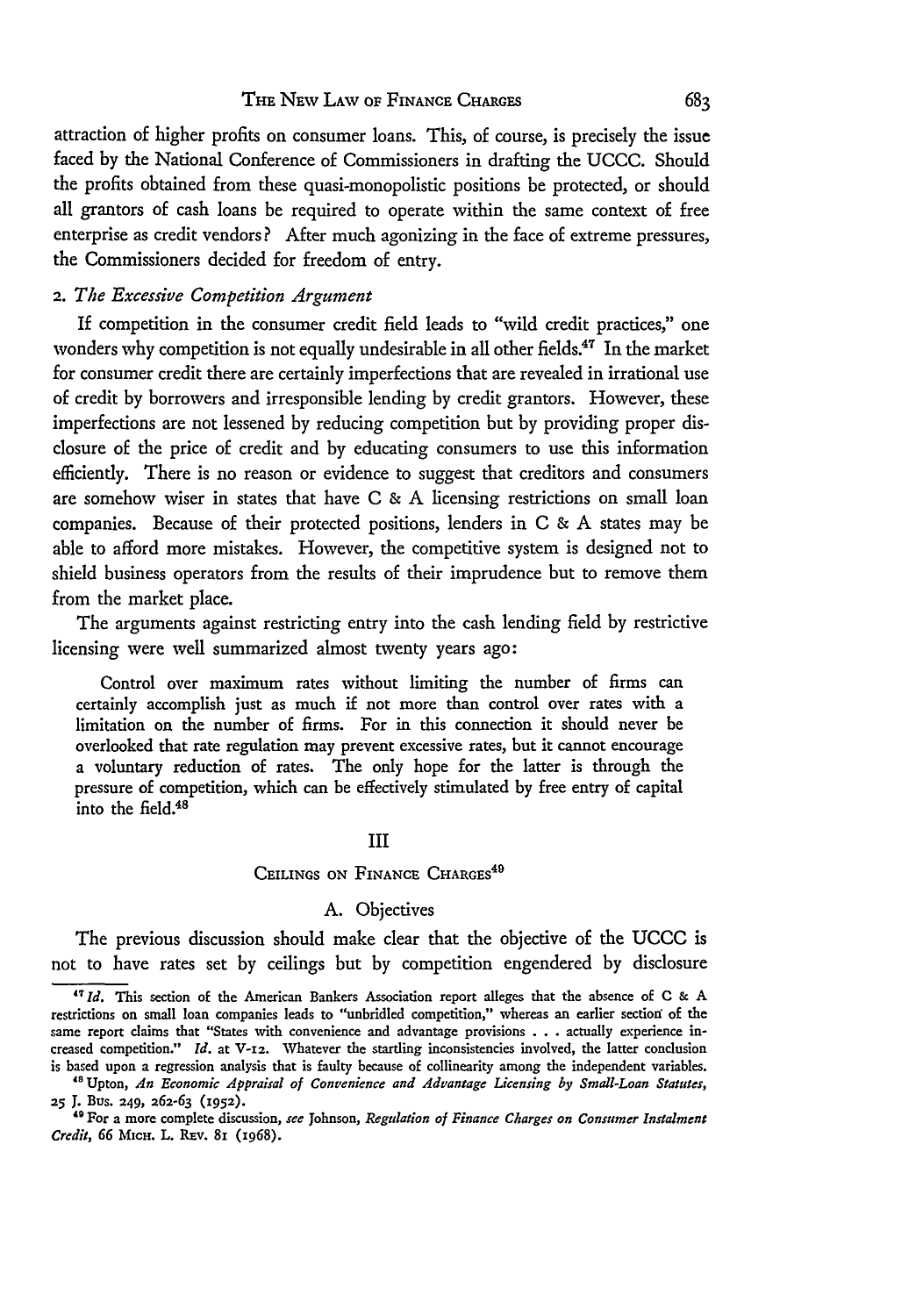and freedom of entry. In fact, in most areas of our economy these two features are usually considered to be sufficient to rule out the need for any price ceilings. That this is not true for consumer credit may be attributed in part to a long heritage of biblical injunctions against usury and the special attitudes that consumers and legislators appear to have about the lending of money. Nonetheless, until consumers become better educated in their use of credit, there will undoubtedly be imperfections in the market, so that it may be desirable to prevent the occasional transactions where ignorant or indifferent consumers are bilked by avaricious credit grantors.

A rate ceiling does not accomplish a great deal. Assume that the ceiling on a given size of loan is twenty per cent. On the one hand, this excludes from the legal credit market and from the protective features of the UCCC those consumers whose credit standing is not good enough to warrant lending to them at twenty per cent.<sup>50</sup> On the other hand, the ceiling does not protect consumers who deserve a rate of twelve per cent but pay eighteen per cent because of carelessness or indifference. In short, a rate ceiling protects only borrowers who might have paid a rate higher than the ceiling but are just sufficiendy creditworthy to receive credit at the ceiling rate. Most consumers are protected only by careful shopping for credit. These considerations, coupled with the reliance on competition, led to the establishment of fairly high or "loose" rate ceilings in the UCCC. They also led to the effective abolition of general usury ceilings on the grounds that the protections against irresponsible shopping for credit were not needed in the case of commercial transactions (although the Uniform Commercial Code would still apply with respect to unconscionability).

One other consideration influenced the level of rate ceiling in relation to the amount of credit granted. There is a large element of fixed costs in providing credit and in processing periodic collections. Since many of these costs are unrelated to the amount of credit granted, they are proportionately higher for small amounts of credit. Were the UCCC designed to set rates, rather than ceilings, the slope of the ceiling in relation to the amount of credit granted would become critical, since discrimination against a particular size of loan would affect its availability.<sup>51</sup> For this reason the rate ceiling in the UCCC slopes downward from thirty-six per cent per year on amounts of credit under \$3oo to a level of eighteen per cent on amounts of credit around \$5,500 to \$6,000.<sup>52</sup> The exact point at which the ceiling levels off to eighteen per cent depends upon the maturity of the contract.

<sup>&</sup>quot;°Rate ceilings **that are too low** will **simply cause** lenders **to withdraw** from a state and create **a** flourishing market **for** illegal lenders. *See* Nugent, *Three Experiments with Small-Loan Interest Rates,* **x2 HARv. Bus. Rav. 35 (x933).**

<sup>&</sup>lt;sup>51</sup> Canadian legislation inadvertently pinched off cash credit in the range from \$1,000 to \$1,500. REPORT OF THE ROYAL COMMISSION ON BANKING AND FINANCE 209 (1964).<br> **.** *<sup>t2</sup>* **UCCC §§ 2.201, 3.201, 3.508.**